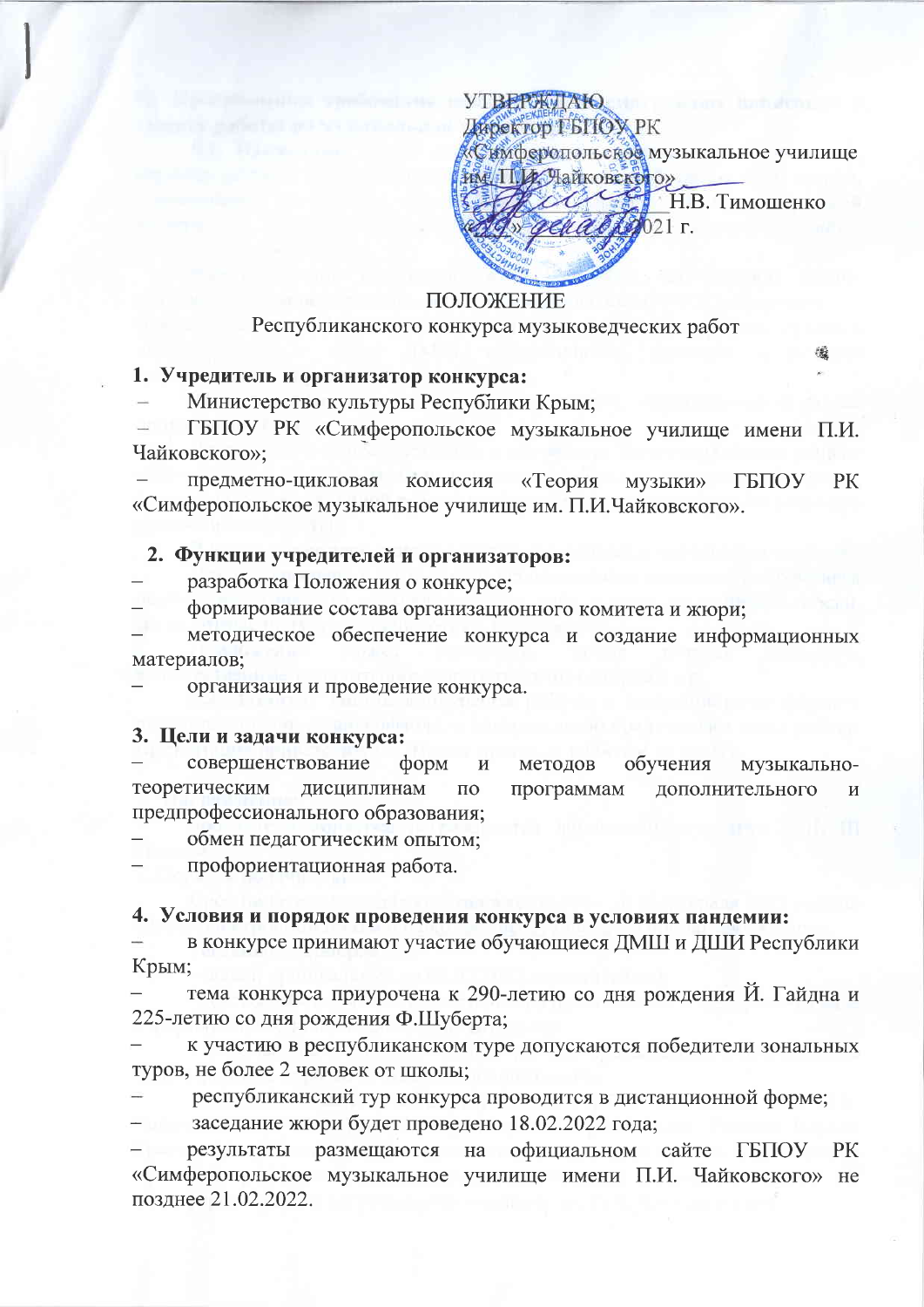5. Программные требования конкурса предусматривают написание и защиту работы по музыкальной литературе.

5.1. Написание. Объём работы не должен превышать 12 печатных страниц размера А4, ориентация книжная, поля по 2 см со всех сторон, выравнивание по ширине, шрифт Times New Roman, 14, междустрочный интервал 1,5, нумерация страниц в правом верхнем углу, офисный переплёт.

Структура работы.

Работа должна содержать титульный лист, на котором сверху указывается полное название учебного заведения, снизу - г. Симферополь, 18 февраля 2022 года. По центру указываются автор и название работы, справа в нижней части ДМШ, специальность,  $\blacksquare$ класс фамилия и регалии подготовившего преподавателя.

За титульным листом следует Содержание, составленное в форме произвольного плана.

Далее следует непосредственно текст работы. Во вступительном разделе рекомендуется обозначить цель написания работы и выделить 1-3 задачи, остальные условия научной работы необязательны, но возможны, по решению руководителя работы.

В конце обязателен список литературы, данный в алфавитном порядке.

При использовании нотных примеров возможны варианты: либо вставка необходимого нотного примера в тексте, либо в качестве концевой сноски, тогда нотные примеры помещаются в Приложение.

Приложение может содержать, кроме **НОТНЫХ** примеров, художественные иллюстрации, портреты композиторов и пр.

5.2. Защита. Защита конкурсной работы в дистанционном формате предполагает запись видеофайла, в котором автор представляет свою работу. Презентация приветствуется. Время защиты - не более 10 минут.

### 6. Награждение:

победители конкурса награждаются дипломами лауреатов I, II, III степени.

7. Порядок подачи заявок:

Срок подачи заявок для участия в конкурсе - до 05 февраля 2022 года по адресу электронной почты tchaikovskymc@yandex.ru в прилагаемой форме.

Регламент мероприятий:

- заявки принимаются до 05.02.2022 включительно;

- тексты работ для конкурсного отбора присылаются в электронном виде в формате .docx до 05.02.2022 включительно;

- видеофайлы с записью защиты работы присылаются в электронном виде в формате .mp4 до 05.02.2022 включительно;

Контакты: 8-3652-25-65-25 (приёмная ГБПОУ РК «СМУ им. П.И. Чайковского»), +79787600974 (председатель оргкомитета, Рикман Карина Григорьевна, кандидат искусствоведения, доцент, председатель ПЦК «Теория музыки», преподаватель музыкально-теоретических дисциплин ГБПОУ РК «Симферопольского музыкального училища им. П.И. Чайковского»).